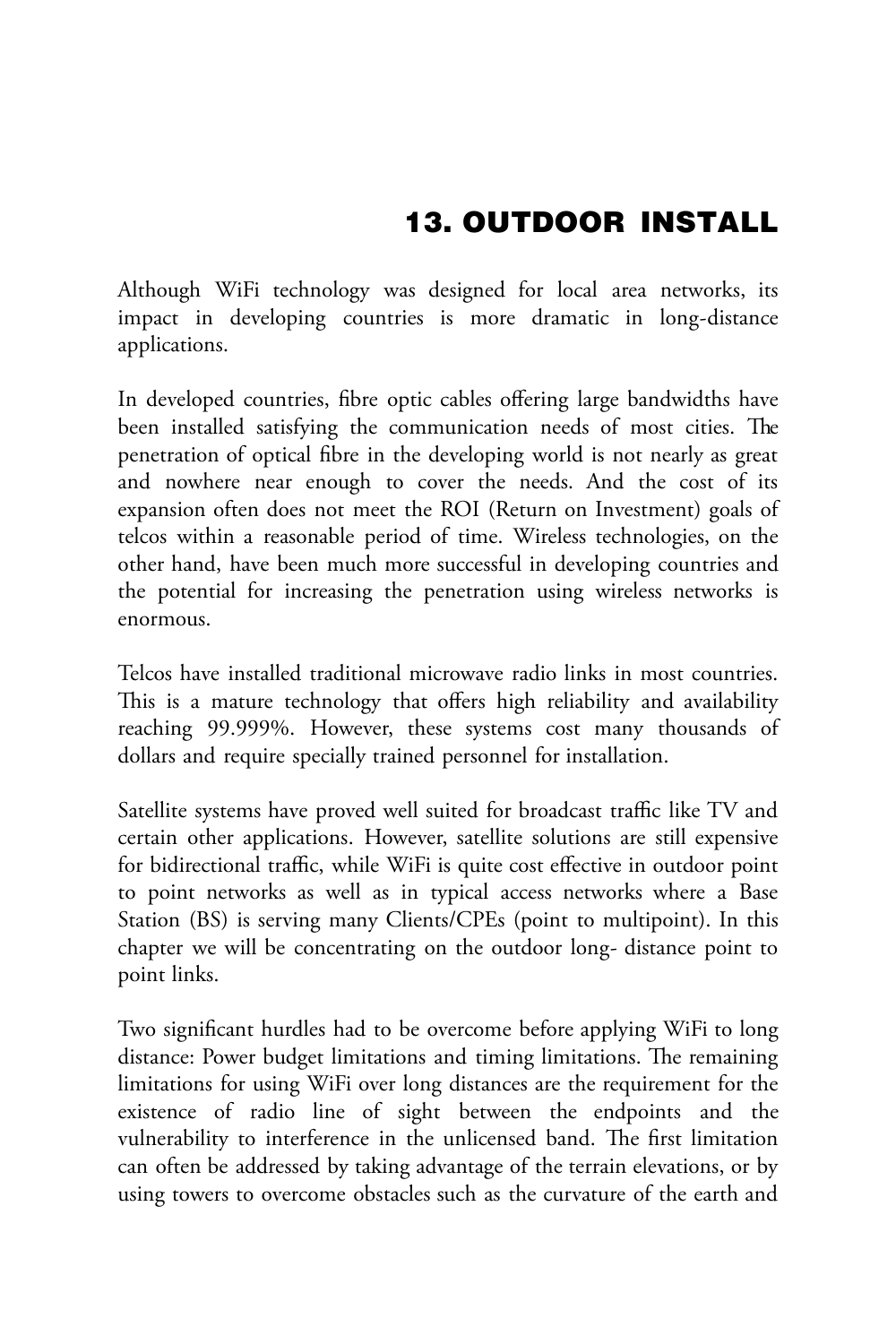to provide Fresnel zone clearance.

For indoor applications, line of sight is not required since the stations are very close together and most obstacles can be cleared by refections on walls, ceiling, etc. But for long distance applications, line of sight is absolutely critical. The second limitation is less pronounced in rural areas and can be alleviated by migrating to the less crowded 5 GHz band.

The power budget issue can be handled by using high gain antennas and powerful and highly sensitive radios attached directly to the antenna to avoid RF cable loss. The timing limitation has to do with the media access techniques. WiFi uses a random access method to share the communications medium. This makes it subject to collisions, which cannot be detected over the air, therefore the transmitter relies on receiving an acknowledgment for every successfully received frame.

If, after a specified amount of time, called the "*ACKtimeout*", the acknowledge frame is not received, the transmitter will resend the frame.

Since the transmitter will not send a new frame until the ACK for the previous one has been received, the *ACKtimeout* must be kept short.

This works well in the original scenario intended for WiFi (indoor networks), in which the propagation time of 33.3 microseconds per kilometre is negligible, but breaks down for links over a few kilometres.

Although many WiFi devices do not have provisions for modifying the *ACKtimeout*, newer equipment meant for outdoor applications (or third party firmware like Open WRT) will give you this possibility, often by means of a *distance* field in the GUI (Graphical User Interface).

Changing this parameter will allow for a reasonable throughput, which will anyway decrease proportionally to the distance. The contention window slot-time also needs to be increased to adapt to longer distances.

Other manufacturers have chosen to move from random access to *Time Division Multiple Access* (*TDMA*) instead. TDMA divides access to a given channel into multiple time slots, and assigns these slots to each node on the network. Each node transmits only in its assigned slot, thereby avoiding collisions. In a point to point link this provides a great advantage since ACKs are not needed because each station takes turns at transmitting and receiving.

While this method is much more efficient, it is not compliant with the WiFi standard, so several manufacturers offer it as an optional proprietary protocol, alongside the standard WiFi. WiMAX and proprietary protocols (such as Mikrotik Nstreme, or Ubiquiti Networks AirMAX) use TDMA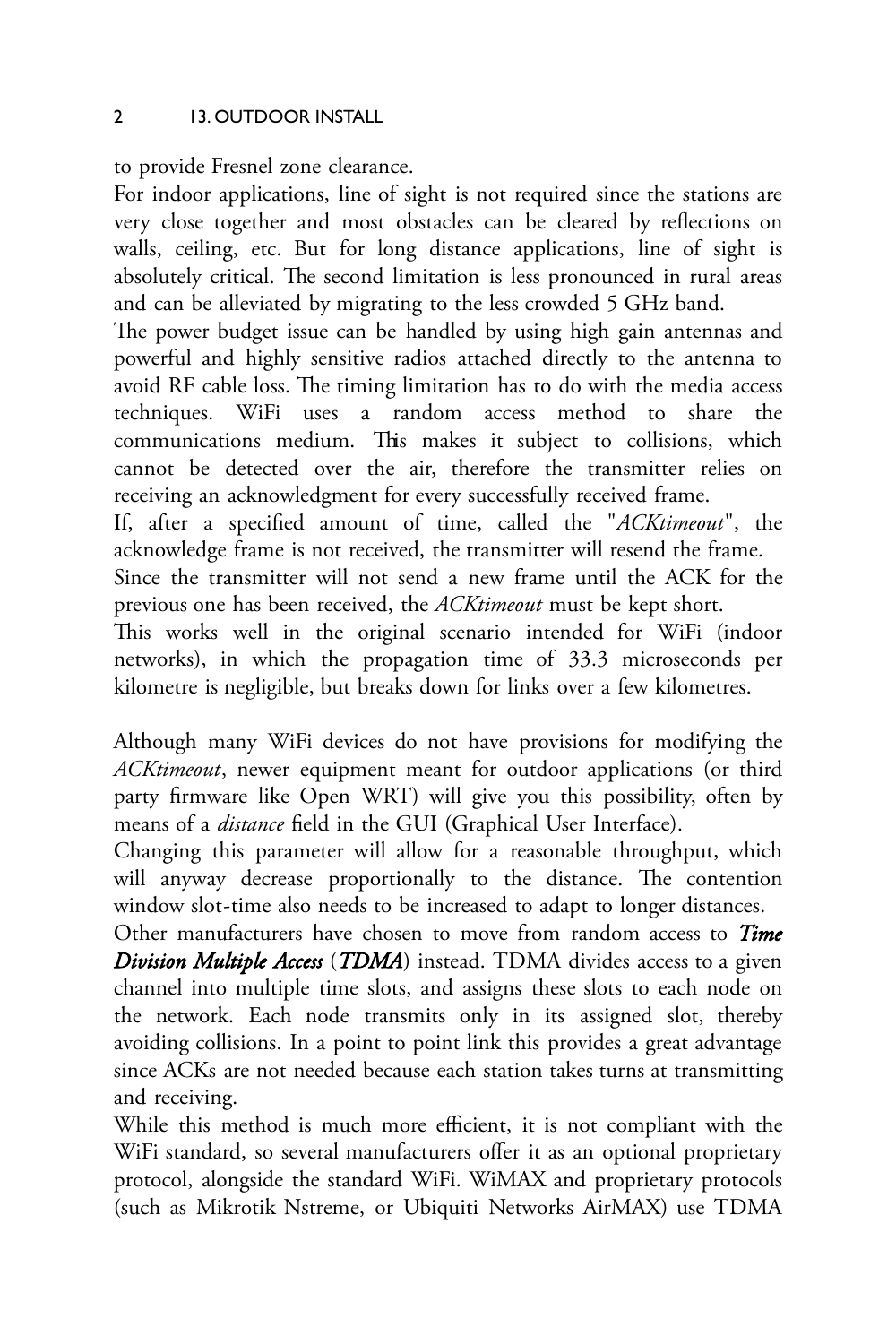to avoid these ACK timing issues.

The 802.11 standard defines the receiver sensitivity as the received signal level required to guarantee a BER (Bit Error Rate) below 10−5 .

This determines the amount of energy per bit required to overcome the ambient noise plus the noise generated by the receiver itself. As the number of bits/second transmitted increases, more receiver power will be needed to provide the same energy per bit. Therefore the receiver sensitivity decreases as the transmitter rate increases, so to maintain the same signal/noise ratio as the distance increases the throughput diminishes, or, alternatively, for longer distances one should choose lower data rates to compensate for the reduction of the signal strength with distance.

### **1. What is needed for a long distance link?**

There are four aspects that need to be considered to adapt WiFi devices to long distance: increase the radio dynamic range; increase the antenna gain; decrease the antenna cable loss; and make provisions for the the signal propagation time.



*Figure OI 1: Power in dBm vs distance in a radio link (Power budget).*

The graph above shows the power level at each point in a wireless link.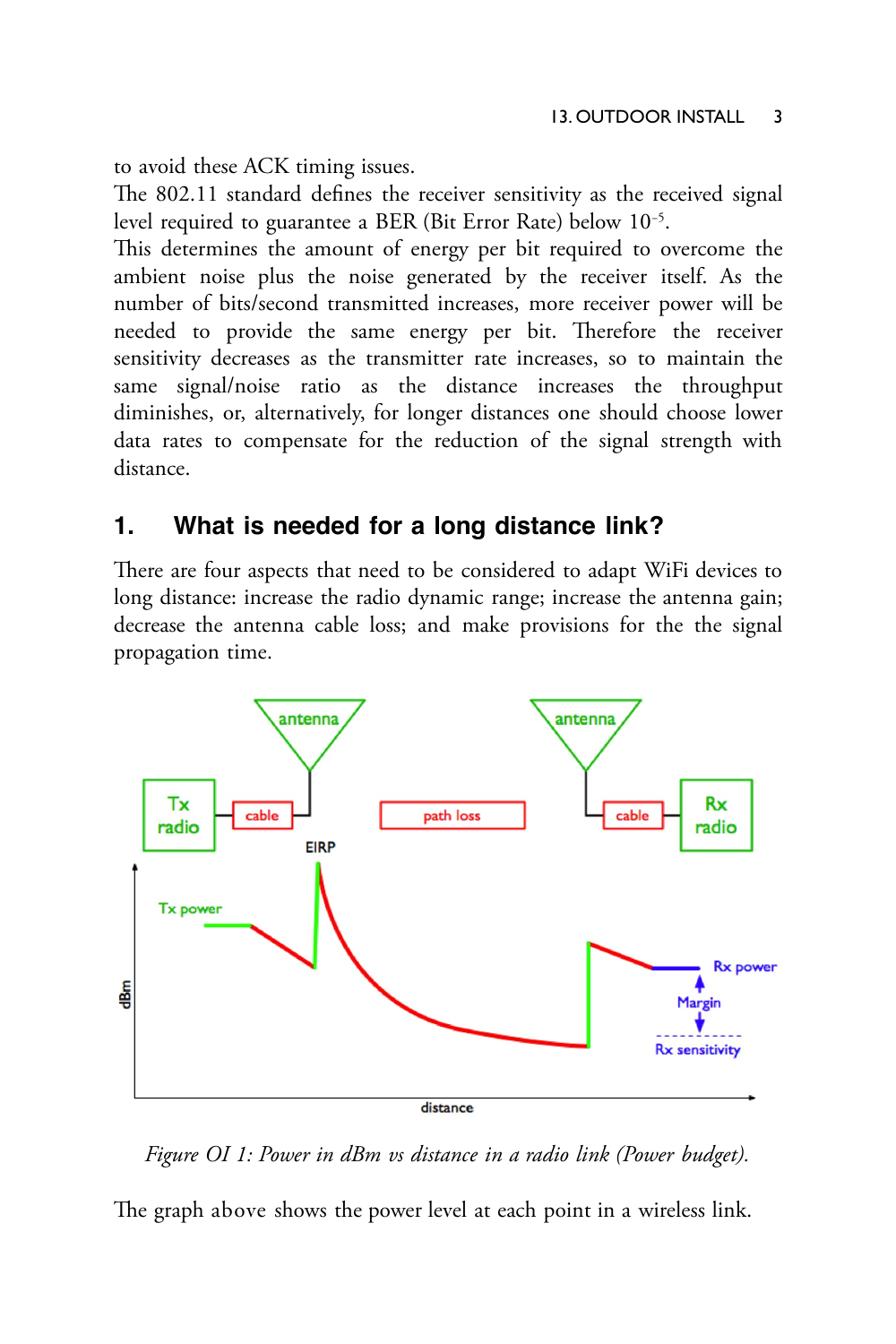The transmitter provides some amount of power.

A small amount is lost in attenuation between the transmitter and the antenna in the RF cable or waveguide. The antenna then focuses the power, providing a gain. At this point, the power is at the maximum possible value for the link. Tis value is called the EIRP (Equivalent Isotropic Radiated Power) since it corresponds to the power that a transmitter would have to emit if the antenna had no gain.

Between the transmitting and receiving antennas there are free space and environmental losses, which increase with the distance between the link endpoints. The receiving antenna provides some additional gain. Then there is a small amount of loss between the receiving antenna and the receiving radio.

If the received amount of energy at the far end is greater than the receive sensitivity of the radio, the link is possible. Increasing the transmission power can lead to violations of the regulatory framework of the country. Increasing the antenna gain is by far the most effective way to improve range. Make sure that the radio to be employed has connectors for an external antenna (some devices have an embedded or otherwise non removable antenna).

Decreasing loss in antenna cables is still an important issue, and the most radical way to attain it is to place the radio outside, directly attached to the antenna, employing a weatherproof box. Often this lends to powering the radio using PoE (Power over Ethernet).

Improving the receiver sensitivity implies choosing a model with better performance, or settle for lower transmission speeds where sensitivity is higher.

Although high gain antennas can be expensive, in many countries one can find satellite antennas that are no longer being used and can be modified for the WiFi bands.

In a perfect world, we would use the highest gain antennas with the loudest and most sensitive radios possible. But a number of practical considerations make this impossible. Amplifiers introduce an additional point of failure, in addition they might violate maximum power permitted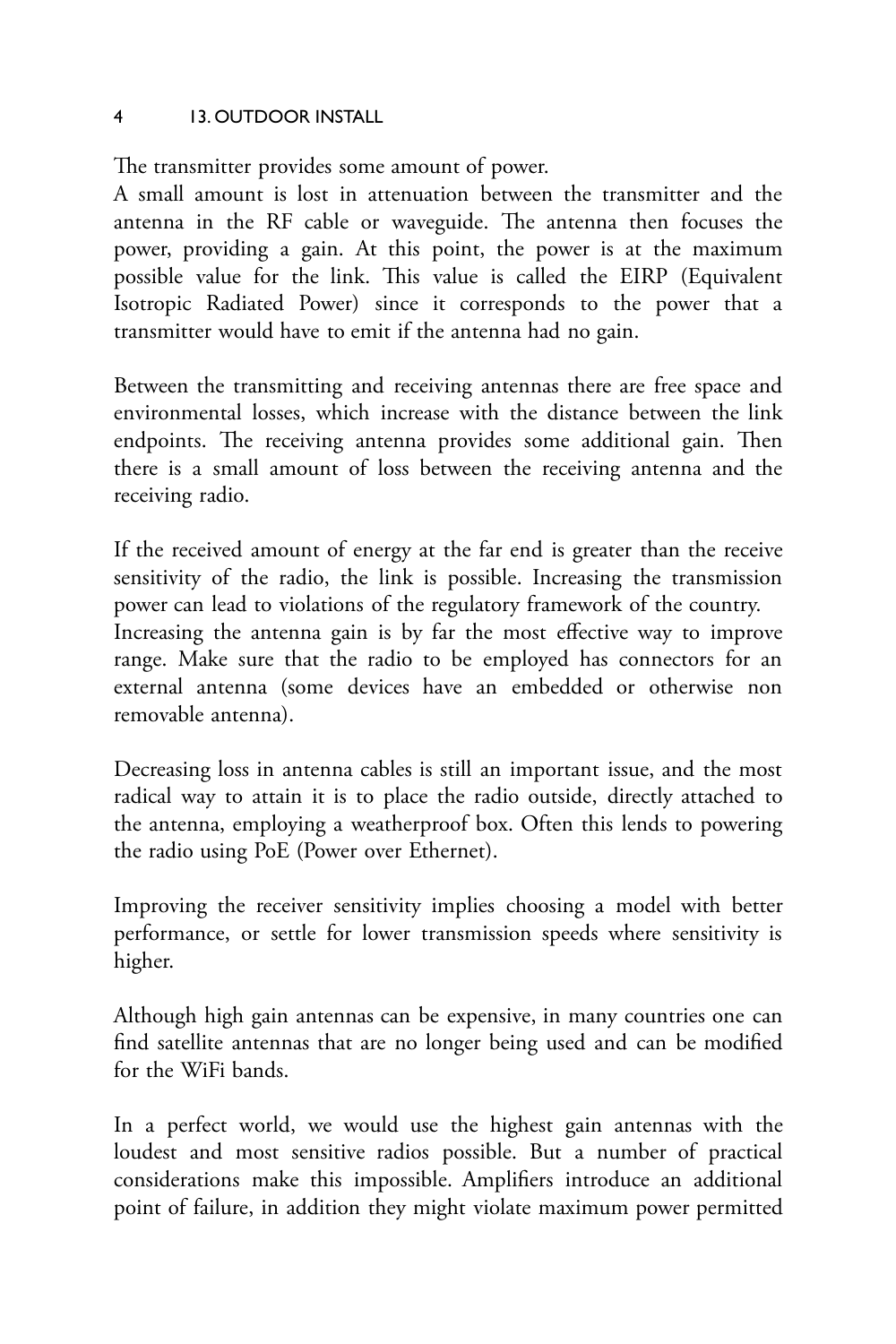by local regulations and add noise in reception, so they should be avoided. High power transmitters are available from many manufacturers that offer up to 1 W of output power which could be used instead of amplifiers in those countries where this is legal.

In general, it is better to use high gain antennas than high transmitter power. Greater antenna gain will help both in transmission and reception making a double impact in the link budget. It will also cause less interference to other users and receive less interference from other users and limit multipath effects But a high antenna gain implies a very narrow beamwidth, which means that special alignment techniques are required.

## **2. Antenna alignment**

For short distances, when the corresponding antenna is visible, the antenna alignment procedure reduces to pointing the antenna in the direction of the correspondent, both in the horizontal plane (azimuth) and in the vertical plane (elevation). This should suffice to establish the connection. Once the connection is attained a fine adjustment can be made by reading the RSSL (Receiver Signal Strength Level) in the local radio. This value is provided by the user interface, and can also be obtained from programs like *netstumbler*. The procedure consists of moving the antenna in the horizontal plane in small steps while reading the RSSL. Do not touch the antenna when reading, since your body will affect the measurement. Once satisfied that a maximum value is obtained, the procedure is repeated in the vertical plane, moving the antenna first up and then down until a maximum value of received power is obtained, at which point the bolts that secure the antenna are tightened. This is all that is needed to aim a client device at an Access Point or Base Station. If you have a point to point link, the same procedure should be repeated at the other end of the link.

For long distances and when the other end of the link is not visible, some extra steps are required. First, the horizontal direction (bearing) to aim the antenna must be obtained from the coordinates of the end points. Then a compass is used to determine the direction in which the antenna should be aimed.

Keep in mind that in general there is a difference between the *magnetic* bearing measured by the compass and the *geographical* bearing obtained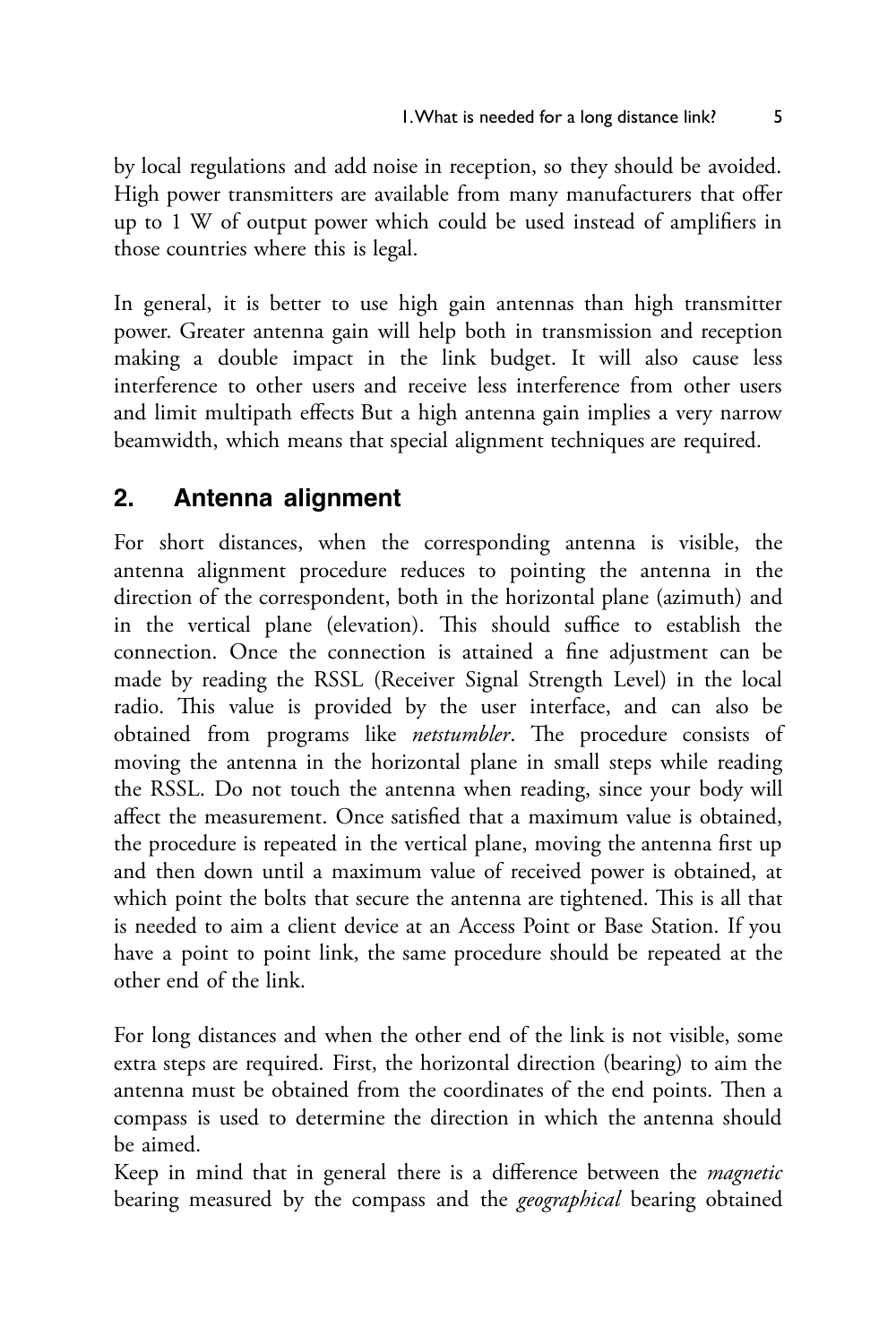from the coordinates of the end points or from a map.

This difference is called the *magnetic declination*, it can be very significant in some places and must be accounted for to properly aim the antenna. Fig. OI 2 shows the 10° difference between the magnetic north shown by the compass and the geographical or true north indicated by the brass plate.



*Figure OI 2: Difference between Magnetic and Geographical North at El Baul, Venezuela in 2006.*

Keep in mind that iron and other magnetic metals will affect the reading of the compass, so stay away from those when making the measurement. If the antenna is to be mounted in an steel tower, it might be impossible to get an accurate reading near it. Instead, one must walk away a certain distance, use the compass to determine the direction the antenna must be aimed and then try to locate some easily recognisable object that can be used as a reference for pointing the antenna at later. Since the beamwidth of a highly directive antenna might be just a few degrees, after pointing with the compass we need to do some fine adjustment for the proper aiming of the antenna by measuring the strength of the received signal.

Unfortunately the RSSL indicated by the radio software will only work after a proper packet has been satisfactorily received and decoded, and this will only happen when the antenna is well aimed.

So we need an instrument that can reveal the strength of the received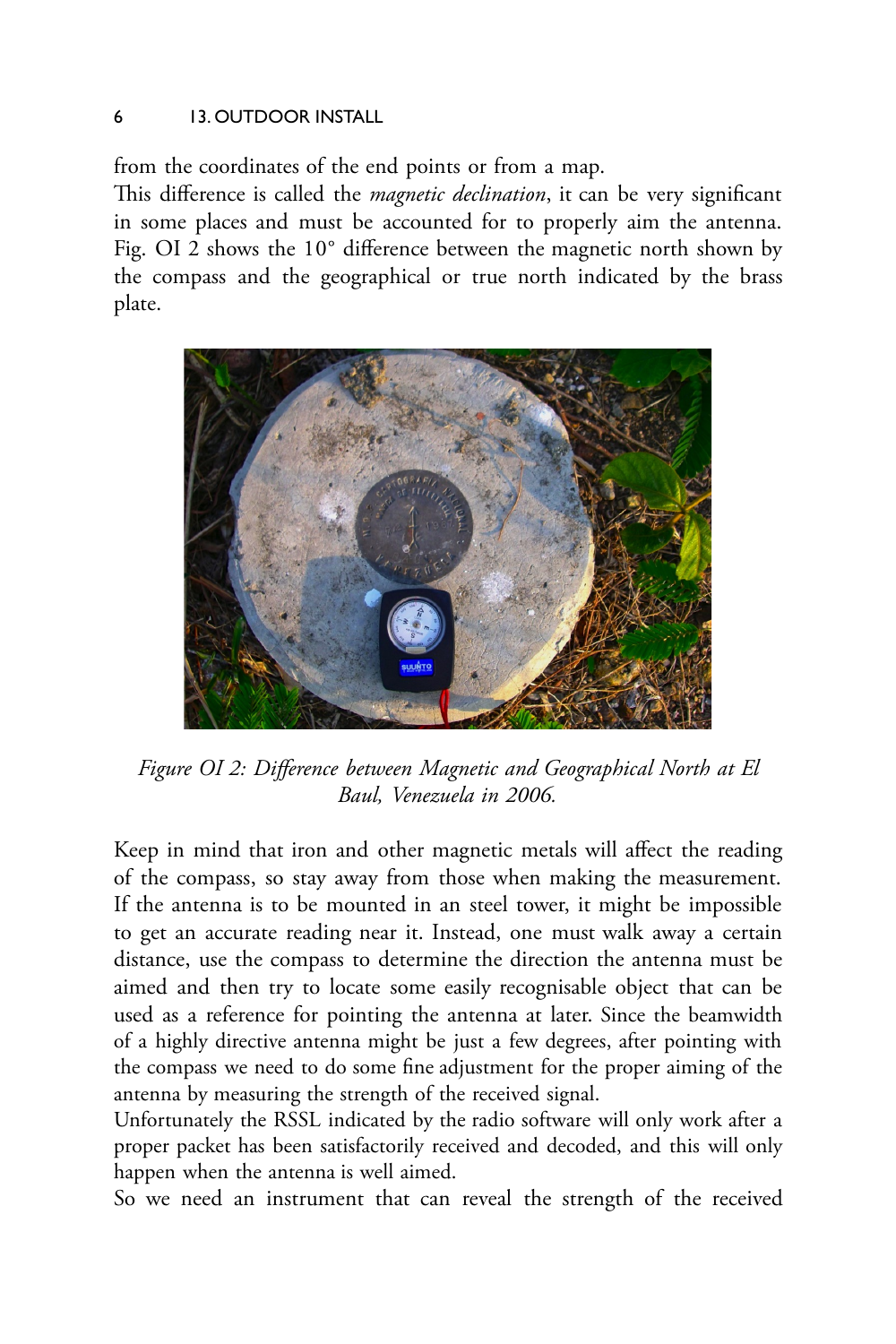signal independently from the modulation that it might have.

The instrument needed for this task is the Spectrum Analyser.

There are a great variety of spectrum analysers on the market, some of them costing thousands of dollars, but if we are only interested in the WiFi bands we can make do with some inexpensive solutions like the following:

"RF Explorer" offers inexpensive devices for several frequency bands.

The "RF Explorer model 2.4G" costs 120\$ from

<http://www.seeedstudio.com/depot/-p-924.html?cPath=174>

and is a stand alone unit that can measure signals from 2.4 to 2.485 GHz, with a sensitivity of -105 dBm. It has an SMA connector for the antenna and therefore is well suited for antenna alignment.

"WiSpy" is a spectrum analyser in a USB dongle that attaches to a laptop. You will need the models with SMA RP connector, there is one for 2.4 GHz moderately priced and another one that covers both the 2.4 and the 5 GHz bands sold for 600\$ at [www.metageek.net.](http://www.metageek.net/)

"Ubiquiti Networks" , [www.ubnt.com,](http://www.ubnt.com/) used to sell USB dongle spectrum analysers for 2.4 GHz at 70\$.

Unfortunately they seem to have discontinued this product after incorporating the spectrum analyser capability in their M series radios.

So when using these radios you can take advantage of their "airView" alignment tool. In principle one of these inexpensive radios like the "Bullet M" which comes with a N Male connector can also be used to align antennas for other radios in both the 2.4 and 5 GHz bands.

Unfortunately the digitally modulated signal transmitted by WiFi radios is not well suited for antenna alignment, since its power is spread over the 20 MHz bandwidth. For antenna alignment a single frequency with a stable output power is required.

This type of signal is produced by a microwave signal generator, but they are quite expensive.

The "RF Explorer model 2.4G" incorporates a 2.4 GHz signal generator, but the maximum output power of 1 dBm is not well suited for long distance antenna pointing.Instead, we have repurposed devices called "video senders", meant for transmitting video signals, which act as powerful microwave single frequency signal sources when no modulation is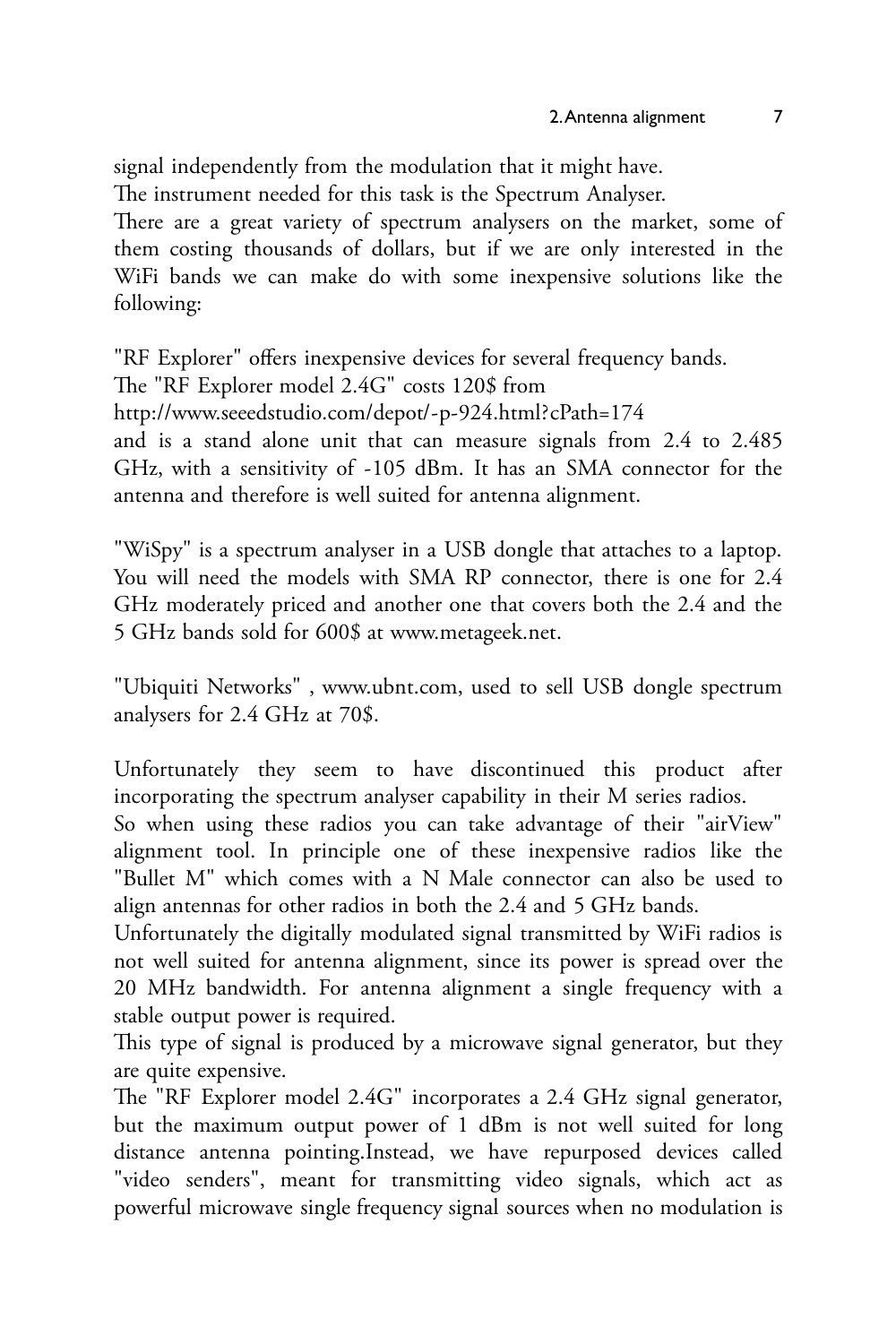applied.

They are available for both the 2.4 GHz and the 5 GHz bands with output power up to 33 dBm. For our purposes it is necessary to buy a model with an antenna connector, so that we can attach our own antenna. There are many vendors to choose from, see for instance:

[http://www.lightinthebox.com/Popular/Wifi\\_Video\\_Transmitter.html](http://www.lightinthebox.com/Popular/Wifi_Video_Transmitter.html)

As an example of long distance link using modified WiFi devices, we can mention an experiment performed in April 2005 in Venezuela between Pico del Aguila (8.83274638° N, 70.83074570°W,4100 m elevation) and El Baul (8.957667° N, 68.297528° W, 155 m elevation).

Using the Radio Mobile software, we find that the distance to El Baul is 280 km, the azimuth is 97°, the antenna elevation angle is -2.0°, and the place at which the beam is closest to the ground happens at 246 km, where it clears 1.7 times the first Fresnel zone at the 2.412 GHz frequency.

Fig. OI 3 shows the output of the program:



*Figure OI 3: Profile of a 280 km path over which standard WiFi gear with OpenWRT firmware which allows for the ACKtimeout increase was used to transfer files at about 65 kb/s in April 2006 between Pico del Aguila and El Baul in Venezuela.*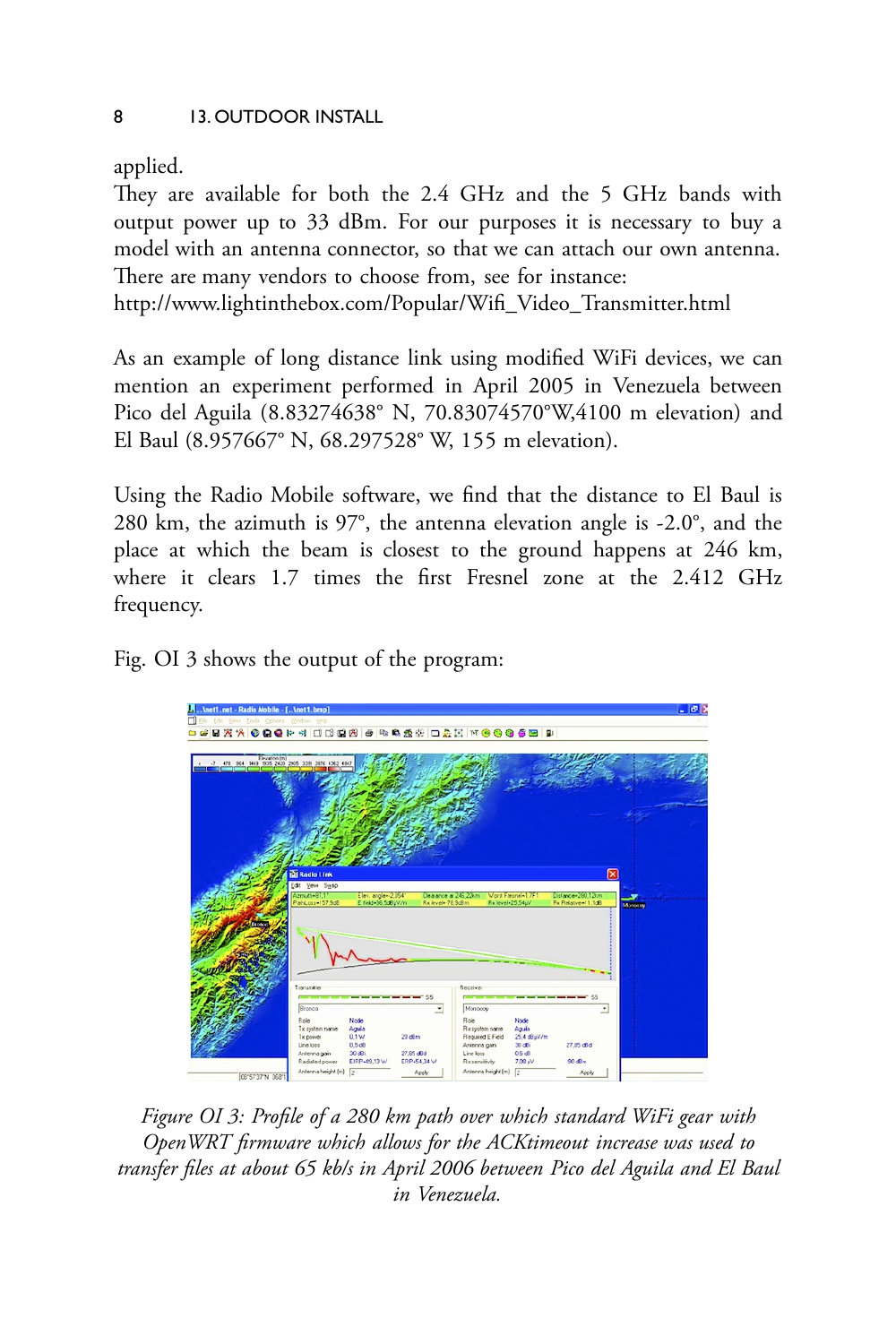Notice that the earth curvature is quite apparent, and was overcome because one of the stations was at 4100 m altitude and the other at 155 m. Frequency was 2412 MHz, output power 100 mW, antenna gain around 30 dBi. Streaming video was successfully transmitted despite the limited bandwidth.

A year later the experiment was repeated with the same WiFi gear but with commercial 32 dBi antennas at both ends and similar results were obtained. Then, another type of firmware developed by the TIER group at UC Berkeley University that implements TDD (Time Division Duplexing) was tried which showed a remarkable bidirectional throughput of 6 Mbit/s with standard 802.11b hardware.

Moving the remote site to a 1400 m high hill called Platillon (9.88905350°N, 67.50552400°W), provided a 380 km testbed over which the experiment was again successfully repeated as described in the Case Studies section in this book.

This can be illustrated by using an on-line version of Radio Mobile, available at <http://www.cplus.org/rmw/rmonline.html>, which is simpler to use, although it has some limitation as compared with the downloadable version. One must register in the site, enter the coordinates of the points over which the radio link has to be established, the power values for the radios and the antennas gains and height, and the software will fetch the relevant elevation data required to perform the simulation of the link.

Keep in mind that only radio amateurs frequency are supported in the web version, so 2.3 GHz should be used instead of 2.4 GHZ, but the results are close enough and where validated by the experiment on the field.

In Figure OI 4 we show the output of the Radio Mobile on- line for this experiment that can be replicated by the reader as an exercise*.*



*Figure OI 4: Profile of a 380 km test at 2.4 GHz performed in April and August 2007, Venezuela.*